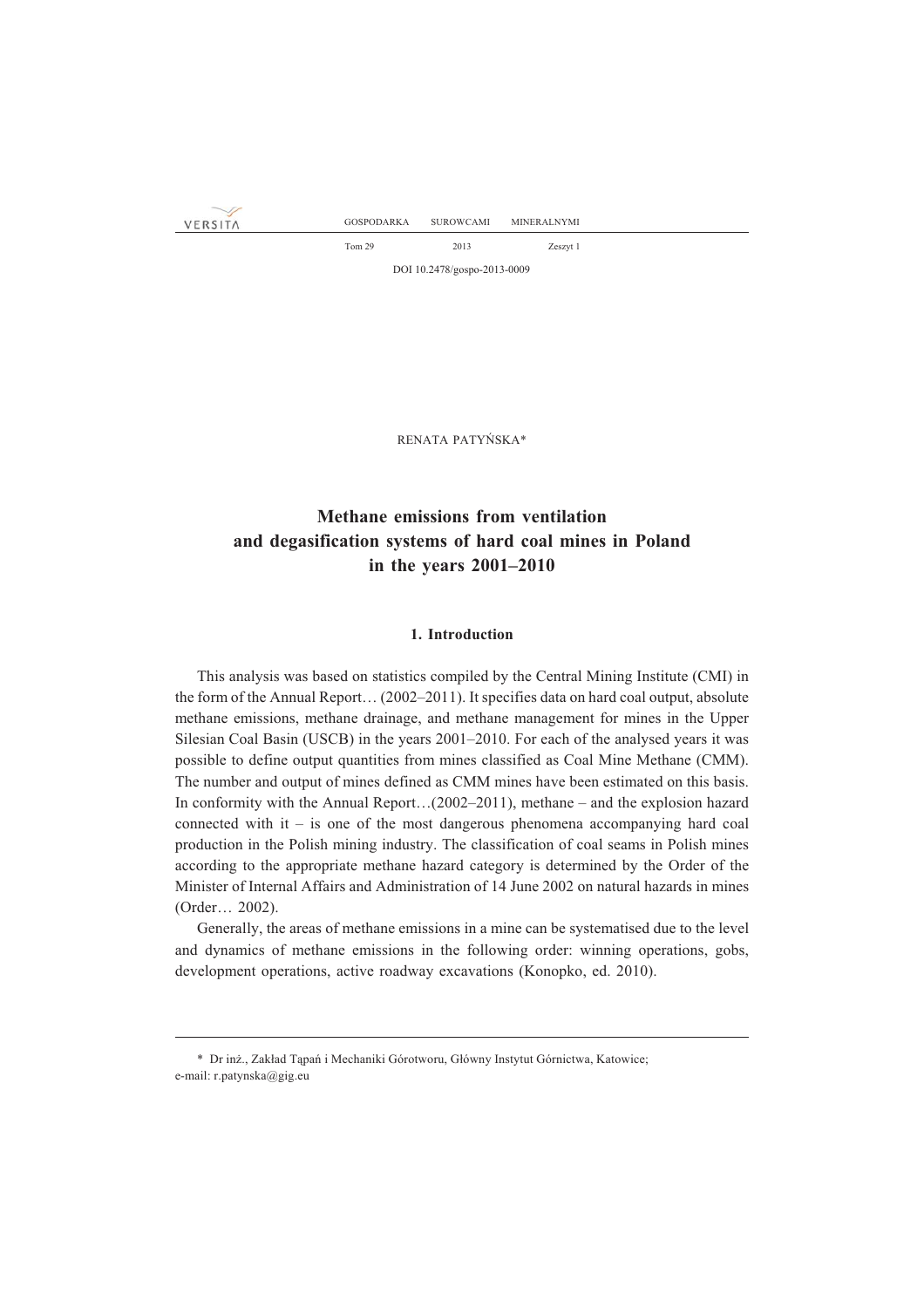### **2. Characterization of methane emissions in the USCB**

In the years 2001–2010, exploitation of coal seams in Poland was conducted in mines specified in the Annual Report… (2002–2011). In this year's report, the number of operating hard coal mines in Poland was reduced from 43 in 2001 to 29 in 2010. Production output decreased from 102.78·10<sup>6</sup> Mg to 76.15 · 10<sup>6</sup> Mg. It should be noted that the reduction in the number of mines included the joining of neighbouring mines, which also influenced the decrease in the number and output from CMM mines. In the year 2001, 30 CMM mines produced  $72.37 \cdot 10^6$  Mg, while in the year 2010, 21 mines produced  $52.18 \cdot 10^6$  Mg of coal (Table 1).

Polish hard coal deposits, especially in the central, southern, and southwestern part of the USCB, belong in the category with high methane content (Annual Report… 2002–2011; Konopko, ed. 2010). The Carboniferous deposits are covered by an overburden of non- -permeable Miocene layers of great thickness which prevent the methane from escaping the coal seams. This high gas content creates a hazard while conducting mining operations. Methane emissions from Polish hard coal mines concern:

— areas of mined longwalls (i.e. they originate from the mined seam as well as from underworked and overworked seams decompressed as a consequence of longwall mining); methane from underworked and overworked seams is emitted to post-mining gobs;

TABLE 1

Hard coal output in CMM coal mines in the years 2001–2010

TABELA 1

| Year | Hard coal output<br>in coal mines<br>$[10^6 \text{ Mg}]$ | Number<br>of coal mines | Hard coal output<br>in the CMM coal mines<br>$[10^6 \text{ Mg}]$ | Number of CMM<br>coal mines |
|------|----------------------------------------------------------|-------------------------|------------------------------------------------------------------|-----------------------------|
| 2001 | 102.78                                                   | 43                      | 72.37                                                            | 30                          |
| 2002 | 102.07                                                   | 42                      | 72.13                                                            | 30                          |
| 2003 | 41<br>100.41                                             |                         | 65.71                                                            | 29                          |
| 2004 | 99.17                                                    | 41                      | 69.17                                                            | 29                          |
| 2005 | 97.17                                                    | 35                      | 67.35                                                            | 24                          |
| 2006 | 94.27                                                    | 31                      | 64.52                                                            | 24                          |
| 2007 | 87.4                                                     | 31                      | 62.47                                                            | 23                          |
| 2008 | 83.4                                                     | 29                      | 57.54                                                            | 23                          |
| 2009 | 77.27                                                    | 30                      | 53.27                                                            | 23                          |
| 2010 | 76.15                                                    | 29                      | 52.18                                                            | 21                          |

Wydobycie kopalñ wêgla kamiennego w latach 2001–2010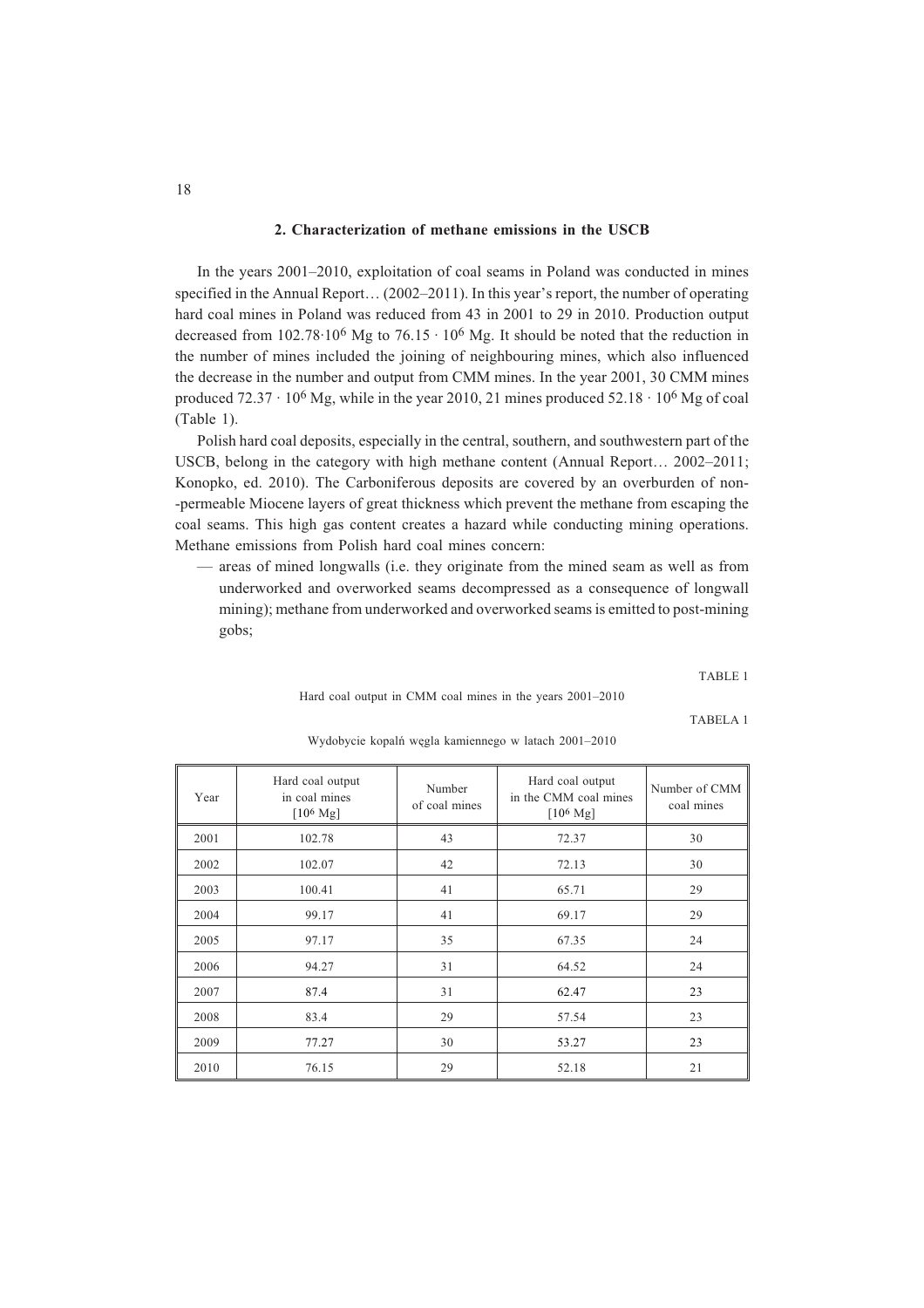- post-mining gobs (isolated from active mine excavations by explosion-proof dams in the neighbourhood of isolation dams and fractures in the rock mass through which methane is emitted into the excavations); methane from post-mining gobs in some mines is captured by the method of methane drainage;
- drilled development excavations.

Methane from the seam where both development and winning operations are conducted migrates into the mine atmosphere. From these seams methane cannot be captured using the method of methane drainage. Only 3% of the total amount of methane captured by means of methane drainage originates from advancing methane drainage conducted in driven roadway excavations.

Generally, advancing methane drainage in Polish hard coal mines below the depth of 400 m is characterised by low capture effectiveness. The gas permeability of seams in the USCB is very low, resulting in difficult methane flow in the coal matrix of the seam in which mining operations are conducted. By comparison, coal in mines in the United States of America or Australia have permeability about 50 times higher than coals in the USCB. In these countries, pre-mining methane drainage is conducted even by means of boreholes drilled from the surface.

Methane capturing from seams in the USCB in which exploitation is planned results in a seam of considerably lower methane saturation during exploitation.

The end of mining operations does not terminate methane emissions into excavations from decompressed, underworked and overworked seams. The model of methane emissions from longwall gobs, after the end of exploitation, was included in the Instruction… (2000). The quantity of methane emissions into the excavations of an abandoned mine depends on:

- the average weighted methane content of the exploited deposit,
- the volume of decompressed, overworked and underworked seams,
- the time of abandoned mine flooding,
- the height of the column of water above underworked and overworked seams.

In spite of considerable progress in the recognition and fighting of the methane hazard, increases in this problem have been observed in maning mining areas in Poland. This is connected with the increasing depth of conducted exploitation, higher methane content of seams, and gas deposit pressure. Exploitation at greater depths in seams highly saturated with methane has seen a cumulative effect of the quantity of emitted methane in a smaller number of longwall workings and thus the growth in their absolute methane emissions.

The statistics on mining catastrophes caused by methane or methane and coal dust explosions in the history of the Polish underground mining sector is the most tragic on record, both in terms of the number of fatalities and serious accidents as well as the resulting material damages (Kidybiñski, Patyñska 2008; Patyñska 2010). Methane causes also negative ecological effects in cases where it is carried away directly by the ventilation air into the atmosphere.

Investigations into past methane explosions contributed to the development of means of recognizing and predicting the methane hazard, the extension of controls on the methane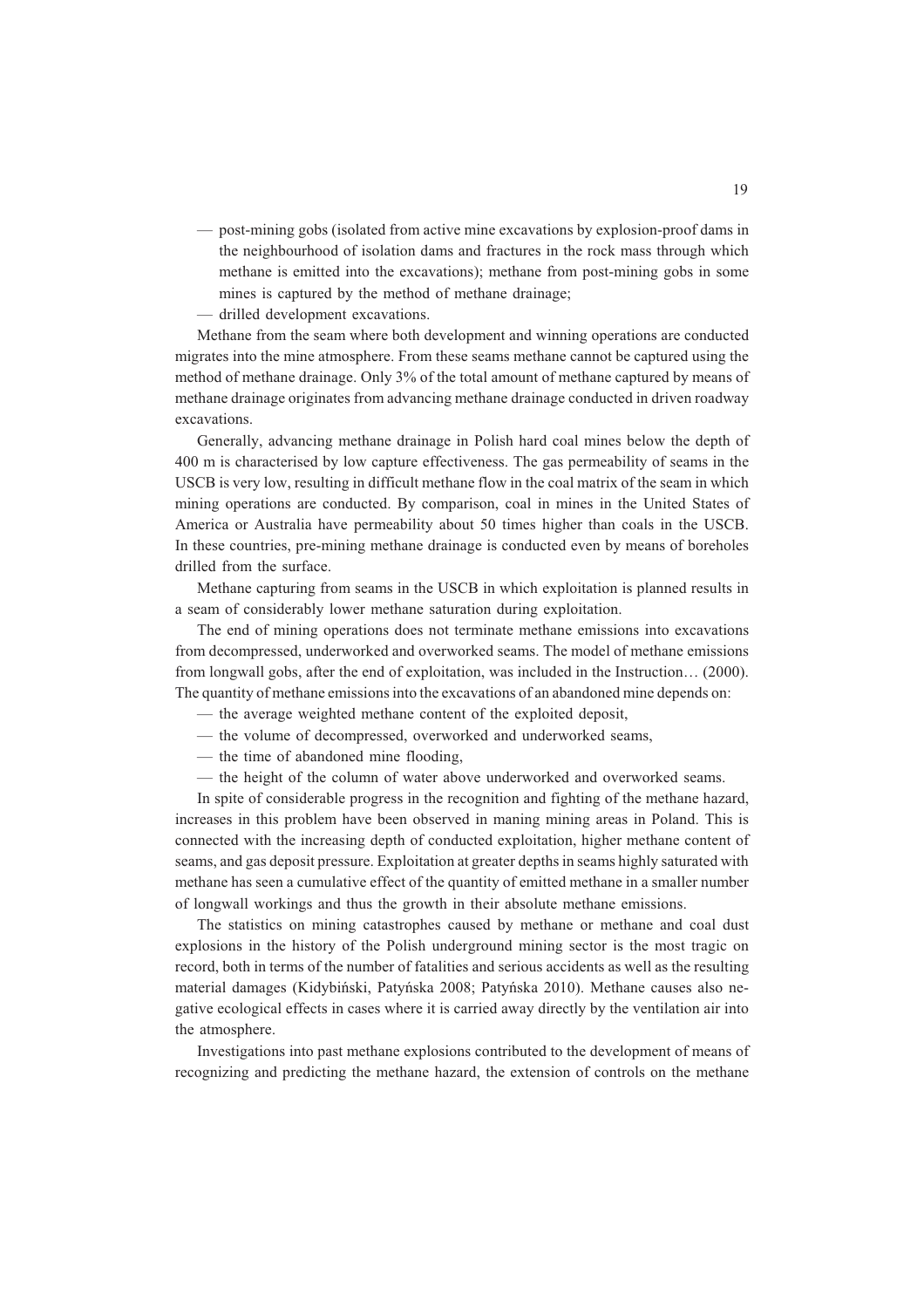content in the air of excavations, as well as the development of methods to combat the presence of methane including methane drainage. Correct recognition of the state of the methane hazard and efficiently fighting it are of fundamental significance in conducting safe exploitation (Konopko, ed. 2010).

Taking the above-mentioned factors into consideration, the CMI annually prepares a report about the state of the methane hazard in the Polish mining industry. Using the data presented in the present Annual Report... (2002–2011), Table 2 specifies data related to the output and quantity of emitted methane from individual mines. It should be noted, in the Polish coal mining industry in the years 2001–2010, one mine was closed namely the Niwka-Modrzejów colliery. In spite of this fact, measurements of methane emissions were performed until the year 2002. The results of measurements from the years 2001–2002 were taken into consideration in the annual calculations and specifications of the estimated ventilation emissions.

The data specified in Table 2 make it possible to state that, in spite of the drop in coal production and the decreasing number of mines in the USCB, methane emissions from coal exploitation processes in CMM mines since 2001 had increased by about 50 m3/Mg in 2010. With the passage of time, the efforts at methane drainage brought positive effects. Every year, the quantity of methane captured by methane drainage systems and the quantity of utilized methane grows.

TABLE 2

Methane emission in hard coal mines (active and abandoned) from the years 2001–2010

TABELA 2

| Year | Hard coal<br>output in the<br>CMM coal<br>mines<br>$[10^6 \text{ Mg}]$ | Relative methane emissions<br>from active coal mines $-$<br>mining ventilation methane<br>emission<br>$\left[\text{m}^3/\text{Mg}\right]$ | Relative methane<br>emissions from<br>degassing<br>systems<br>$\left[\text{m}^3/\text{Mg}\right]$ | Relative<br>methane<br>emissions -<br>loss emissions<br>[m <sup>3</sup> /Mg] | Absolute<br>methane<br>emissions from<br>abandoned mines<br>$[10^6 \text{ m}^3/\text{year}]$ |
|------|------------------------------------------------------------------------|-------------------------------------------------------------------------------------------------------------------------------------------|---------------------------------------------------------------------------------------------------|------------------------------------------------------------------------------|----------------------------------------------------------------------------------------------|
| 2001 | 72.37                                                                  | 300.22                                                                                                                                    | 82.74                                                                                             | 30.71                                                                        | 0.91                                                                                         |
| 2002 | 72.13                                                                  | 304.08                                                                                                                                    | 78.11                                                                                             | 30.91                                                                        | 0.73                                                                                         |
| 2003 | 65.71                                                                  | 345.69                                                                                                                                    | 92.08                                                                                             | 40.57                                                                        |                                                                                              |
| 2004 | 69.17                                                                  | 320.26                                                                                                                                    | 91.14                                                                                             | 38.41                                                                        |                                                                                              |
| 2005 | 67.35                                                                  | 287.98                                                                                                                                    | 87.57                                                                                             | 37.23                                                                        |                                                                                              |
| 2006 | 64.52                                                                  | 305.62                                                                                                                                    | NA                                                                                                | NA                                                                           |                                                                                              |
| 2007 | 62.47                                                                  | 325.56                                                                                                                                    | 101.33                                                                                            | 38.20                                                                        |                                                                                              |
| 2008 | 57.54                                                                  | 361.11                                                                                                                                    | 116.40                                                                                            | 51.15                                                                        |                                                                                              |
| 2009 | 53.27                                                                  | 385.35                                                                                                                                    | 120.09                                                                                            | 43.18                                                                        |                                                                                              |
| 2010 | 52.18                                                                  | 350.78                                                                                                                                    | 110.82                                                                                            | 38.58                                                                        |                                                                                              |

Metanowość węgla kamiennego kopalń (aktywnych i zlikwidowanych) w latach 2001–2010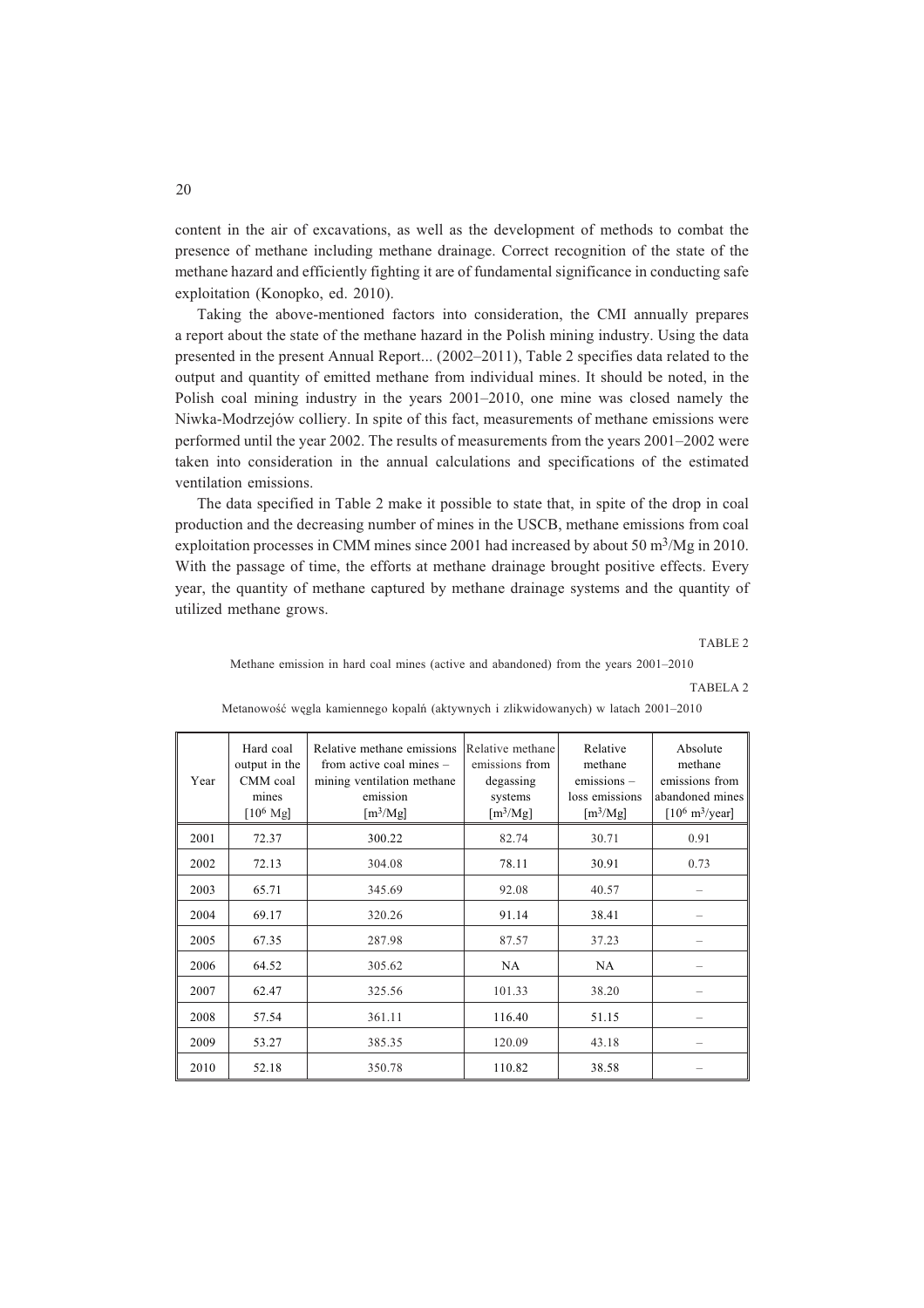### **3. Methane emissions inventory in Polish mines**

The National Inventory Report on Greenhouse Gas Emissions and Absorption for 2007 (NEIC 2009) was published in Poland in 2009, and prepared in order to fulfil Poland's obligations in conforming with the requirements of the European Parliament and for implementing the Kyoto Protocol… (1997), as well as for meeting the needs of the United Nations Framework Convention on Climate Change (UNFCCC). The report of the NEIC (2009) presents the results of a national inventory of greenhouse gas emissions and absorption in Poland in 2007, including methane  $-$  CH<sub>4</sub>. The guidelines for the calculation of emissions and absorption of greenhouse gases are consistent with the methods recommended in the basic publications of the Intergovernmental Panel on Climate Change (IPCC 1997, 2000).

The NEIC (2009) indicated there was no detailed data concerning methane emissions in collieries in the Polish mining industry. As a result, methane emissions in coal mines of the USCB in Poland were studied and meticulously calculated. In conformity with the IPCC (2006) guidelines then in force, in order to obtain more accurate data about emissions where it was possible, national methods of emissions estimation were used.

The report of the NEIC (2009) indicated methane emissions in Poland in 2007 for Solid Fuels, including hard coal, amounted to 410.05 Gg, constituting 23.77% of the share in individual categories of the national  $CH_4$  emissions. Methane emissions (without category 5) in 2007 amounted to 1,725.01 Gg, i.e.  $36.23$  Gg of  $CO<sub>2</sub>$  equivalent. The share of methane in the total national greenhouse gas emissions in 2007 amounted to 9.1%. The emissions of the first of the mentioned categories included, among other things, emissions from underground mines (about  $23.8\%$  of total CH<sub>4</sub> emissions).

Using the results of two methodological works, national emission factors for the following emission sources in hard coal mines were determined (Gawlik et al. 1994; Gawlik, Grzybek 2001; SGI 2008):

— from ventilation systems,

- from methane drainage systems,
- from mined out coal from post-exploitation (post-extraction) processes.

Table 3 presents the national emissions inventories factors hitherto used for individual emission types. Also, the results from the work of Kwarciñski et al. (2005) were specified in the table, which once again estimated the emissions factors on the basis of very detailed data and measurements for the year 2003. Furthermore, a thorough analysis of emission factors was carried out, comparing them with the results of previous works. For the needs of the national inventory, the emission factors per Mg of mined coal were calculated – these values are generally available, for example, from the publication of the State Geological Institute (SGI 2008).

After the analysis, selection of emission factors was carried out for ventilation systems, methane drainage (degasification) systems, post-exploitation (post-extraction) processes, production wastes, and from abandoned mines for individual years in the period 1988–2007,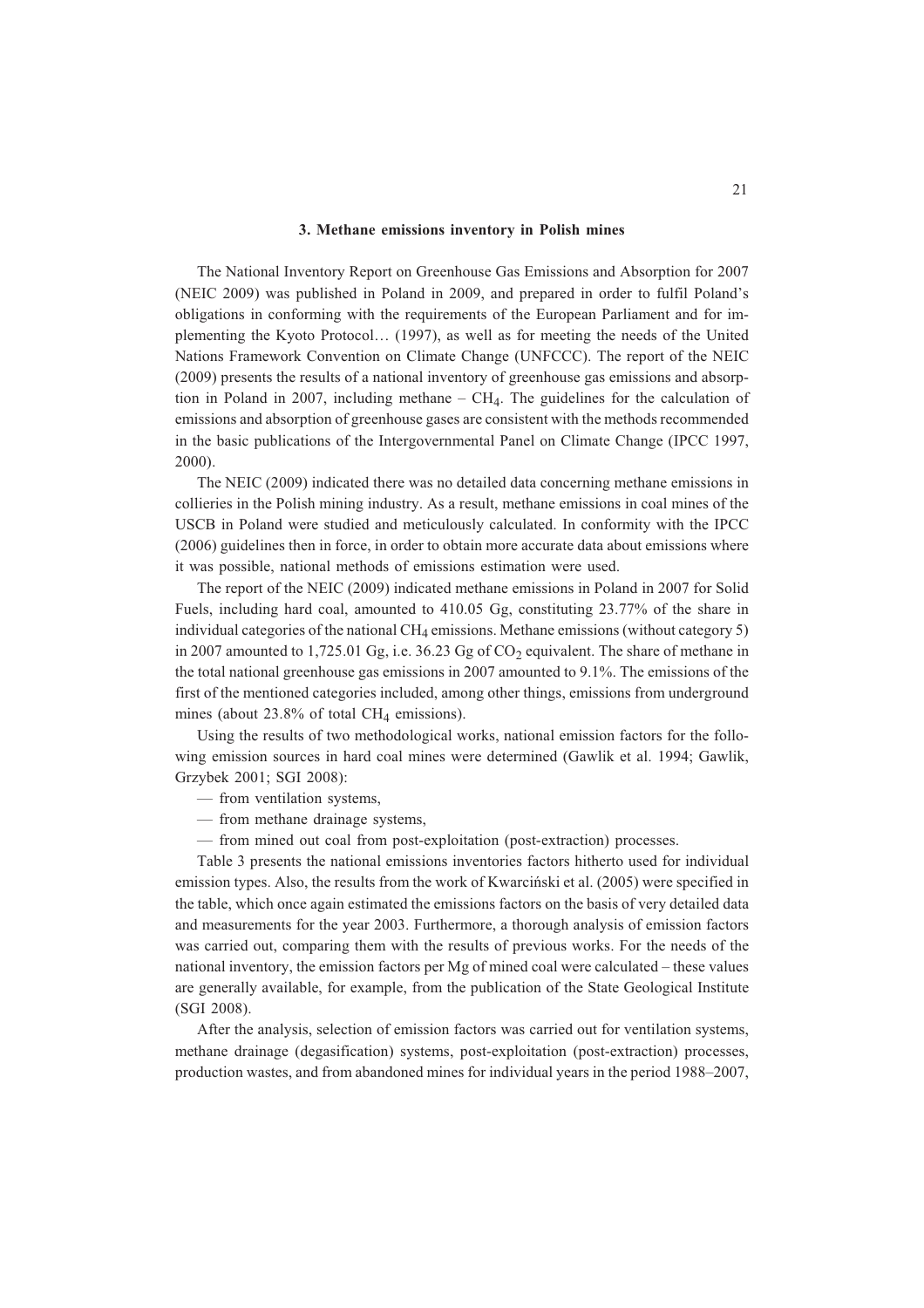## TABLE 3

### Methane emission factors

TABELA 3

|                               | Acc. Gawlik et al. 1994  |                                   | Acc. Gawlik, Grzybek 2001 |                                     | Acc. Kwarciński et al. 2005 |                                     |
|-------------------------------|--------------------------|-----------------------------------|---------------------------|-------------------------------------|-----------------------------|-------------------------------------|
| Emissions                     | $Nm^3 CH4/Mg$<br>of coal | Gg CH <sub>4</sub> /Mg<br>of coal | $Nm^3 CH4/Mg$<br>of coal  | $Gg$ CH <sub>4</sub> /Mg<br>of coal | $Nm^3 CH_4/Mg$<br>of coal   | $Gg$ CH <sub>4</sub> /Mg<br>of coal |
| Ventilation                   | 6.0050                   | 4.0234                            | 6.4430                    | 4.3168                              | 5.8011                      | 3.8868                              |
| From methane<br>drainage      | <b>NE</b>                | <b>NE</b>                         | 0.5962                    | 0.3994                              | 0.9927                      | 0.6651                              |
| From post-mining<br>processes | 1.4810                   | 0.9923                            | 1.0200                    | 0.6834                              | 0.4288                      | 0.2873                              |
| From production<br>wastes     | 0.0649                   | 0.0435                            | 0.0630                    | 0.0422                              | 0.0289                      | 0.0194                              |
| From abandoned<br>mines       | <b>NE</b>                | <b>NE</b>                         | 0.0489                    | 0.0328                              | NE                          | 0.0000                              |

Wskaźniki emisii metanu

NE – not estimated

based on the above-mentioned sources (NEIC 2009; NEATS 2009). In conformity with the procedure, an analysis has been carried out for the solid fuel sector of data uncertainty in accordance with the international guidelines included in the IPCC guidelines (2000) and determined as the methodology *Tier 1*. In the NEIC (2009), the results of this analysis were recapitulated; wider information about the accuracy of data and full uncertainty analysis can be found in the annex to this report. The uncertainty counted for individual categories of sources indicated a value of 41.9% for subcategory B.1. This included solid fuels, with methane emissions from hard coal systems also taken into account. The sources of emissions from all sectors are identified as main emissions sources on the basis of the assessment of their emissions level and/or trend. Coal mining in the assessment of methane emissions levels rated seventh place with respect to the share of methane emissions in 2007 in the total emissions not taking into consideration sector 5, and eighth place with regard to sector 5.

## **4. Methodology of estimating methane emissions connected with hard coal exploitation**

The methodology mentioned in the NEIC (2009) and in the publication of the SGI (2008) for estimating methane emissions from the network of hard coal mines in Poland is, at present, recommended and used in order to estimate greenhouse gas emissions.

The methane emission factors hitherto used in national emissions inventories for individual sources in the hard coal mining industry according to Kwarciñski et al. (2005) and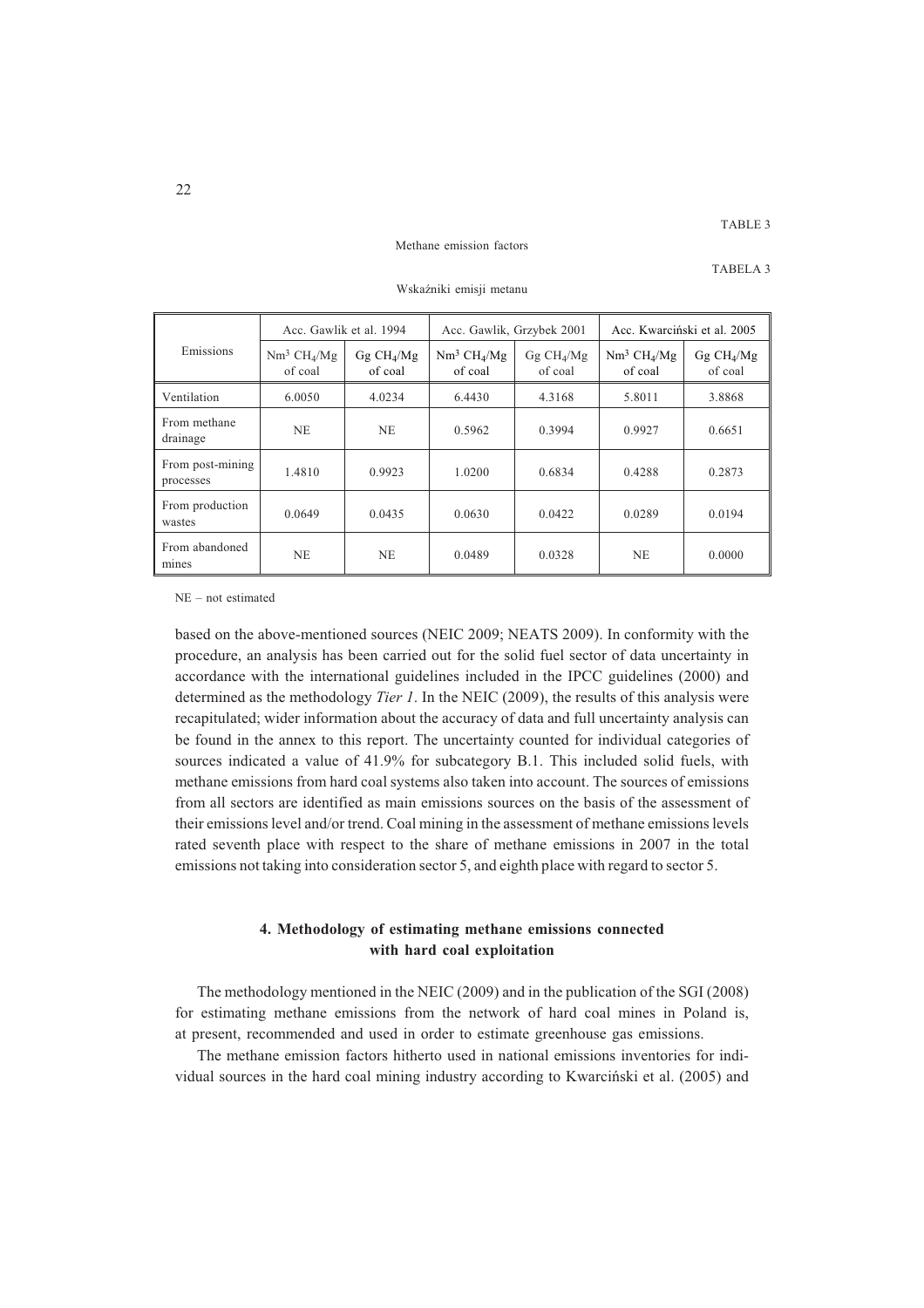presented in two methodical works of Gawlik et al. (1994, 1995, 2000, 2001, 2002) require verification. Both the authors of the above-mentioned works and the IPCC 2006 recommendations regarding the estimation of methane emissions from the hard coal mining industry characterize:

- methane emissions during the coal exploitation process (underground emissions ventilation emissions, emissions from degasification systems),
- methane emissions in post-exploitation processes (surface emissions).

Each of the identified emissions sources should be treated independently, and therefore the estimation from each source is performed separately using the formula:

$$
E = Q_w \cdot W_e \tag{1}
$$

where:

 $E$  – emission quantity from the given emission source  $(m^3)$ ,

 $Q_w$  – coal output quantity (Mg),

 $W_e$  – emission factor (m<sup>3</sup>/Mg).

In such a formulation, the emissions factor determines the volume of methane released into the atmosphere per mass unit (Mg) of mined coal. Given the reporting requirements, the methane volume is converted into a mass (Gg) unit with the application of the coefficient of conversion  $0.67 \ (Mg/10^6 \ m^3) \ (IPCC 1997)$ .

The recommendations of IPCC 2006 stressed improvements in the assessment of emission factors. According to the degree of recognition of mined coal seams' methane content and the accessibility of survey results, the following methods of estimating methane emissions from the hard coal mining industry are recommended:

- 1. Method of world averages.
- 2. Specific method for the country (coal basin).
- 3. Specific method for individual mines.

These methods differ considerably with respect to the accuracy of emission estimation.

- 1. The method of world averages (the least accurate method) recommends the adoption of emission factors based on global averages, the ventilation emission factor from the level of 10 m<sup>3</sup>/Mg (low emissions) up to 25 m<sup>3</sup>/Mg, and the emission factor from post-exploitation processes from the level of 0.9 m<sup>3</sup>/Mg (low emissions) up to 4.0 m<sup>3</sup>/Mg (high emissions).
- 2. The specific method for the country (coal basin) is recommended for countries (coal basins), where a limited quantity of data is available which, however, enables analysts to take into account different characteristics of gas conditions in individual basins. In this case, it is recommended to use the rectilinear regression equation to estimate ventilation emissions:

$$
W_w = a_0 + a_1 \cdot M_{avg} \tag{2}
$$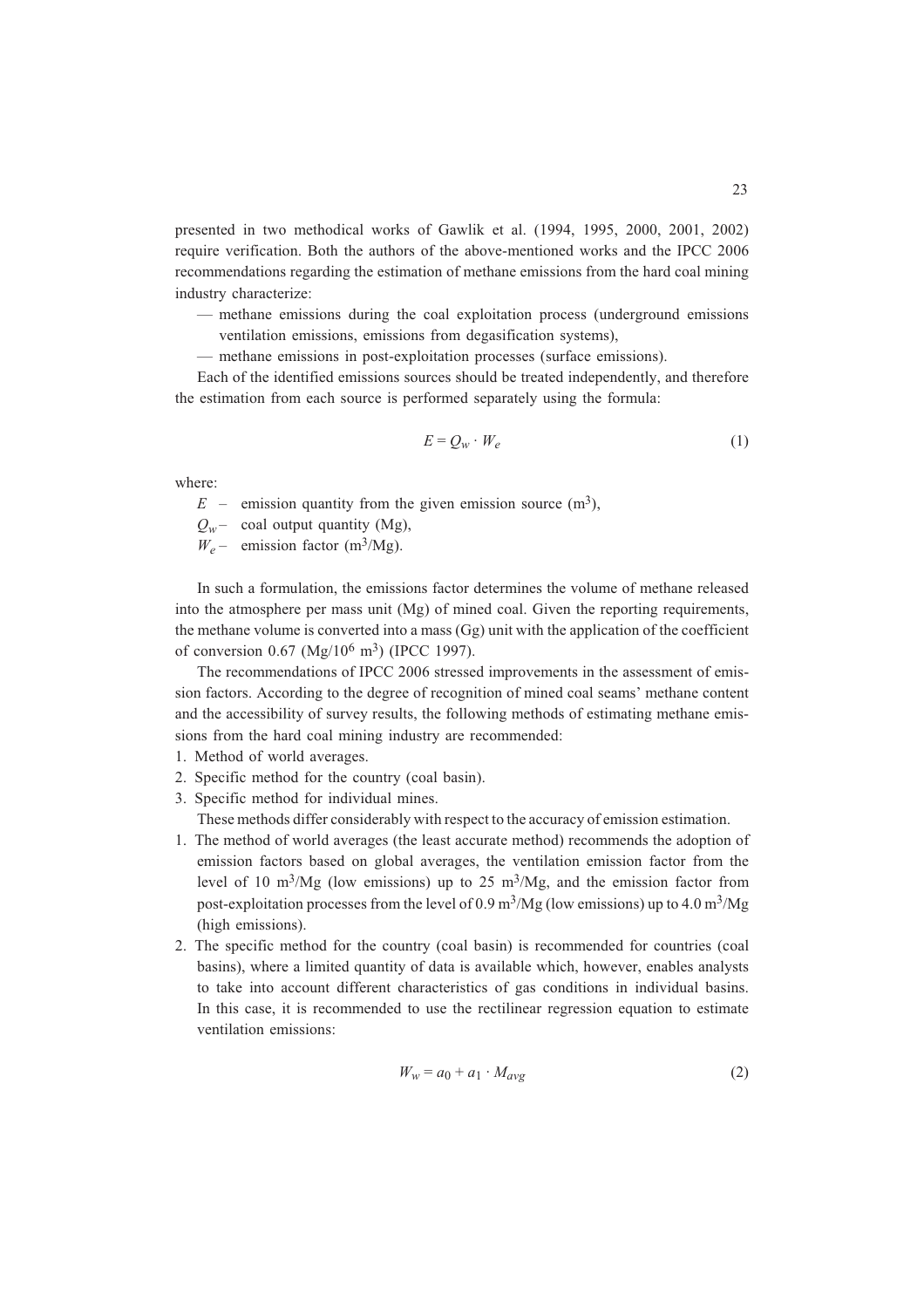where:

 $W_w$  – ventilation emission factor [m<sup>3</sup>/Mg],  $a_0$ ,  $a_1$  – equation coefficients,  $M_{avg}$  – average methane content of mined coal [m<sup>3</sup>/Mg].

3. The specific method for mines can be used in cases where access is available to detailed measurement results of the methane content of coal seams and data related to methane emissions from mines.

In Poland, the ventilation emission factors for individual mines can be calculated on the basis of reports from mine ventilation services, which are included in the Annual Report... (2002–2011). The total emissions in the case of hard coal mines in Poland constitute the sum of the ventilation emissions and methane capture by degasification systems.

The emissions from methane drainage systems in this method are understood as the difference between the quantity of methane captured by methane drainage systems and methane used. At the same time, the estimation methodology must be presented as well as a separate specification of the methane emissions which would not occur if there was a lack of methane drainage.

## **5. Modifying the methodology of methane emissions estimation connected with hard coal exploitation in Poland**

The proposed new methodology for estimating methane emissions from hard coal mines, in conformity with the nomenclature applied by IPCC 2006, should be counted among specific methods for mines.

The underground stage the estimation of methane emissions from each specific source was conducted in an independent manner. All conducted calculations were intended to determine the dependence coefficients of emissions from individually identified sources taking into account data concerning the quantity of coal output and the methane content of the mine.

Modification of IPCC (2006) methods of estimating methane emissions from ventilation systems and degasification systems for hard coal mines (those active and abandoned) in Poland assume that the methane emission factor is calculated on the basis of methane coal mine (CMM) output and actual values of absolute methane content.

Estimations of ventilation emissions for individual mines were calculated on the basis of the formula:

$$
E_w = W_e \cdot Q \tag{3}
$$

where:

 $Q$  – hard coal output in the CMM coal mines [Mg],

 $W_e$  – ventilation emission factor  $\lceil m^3 \text{ CH}_4/\text{Mg} \rceil$ .

24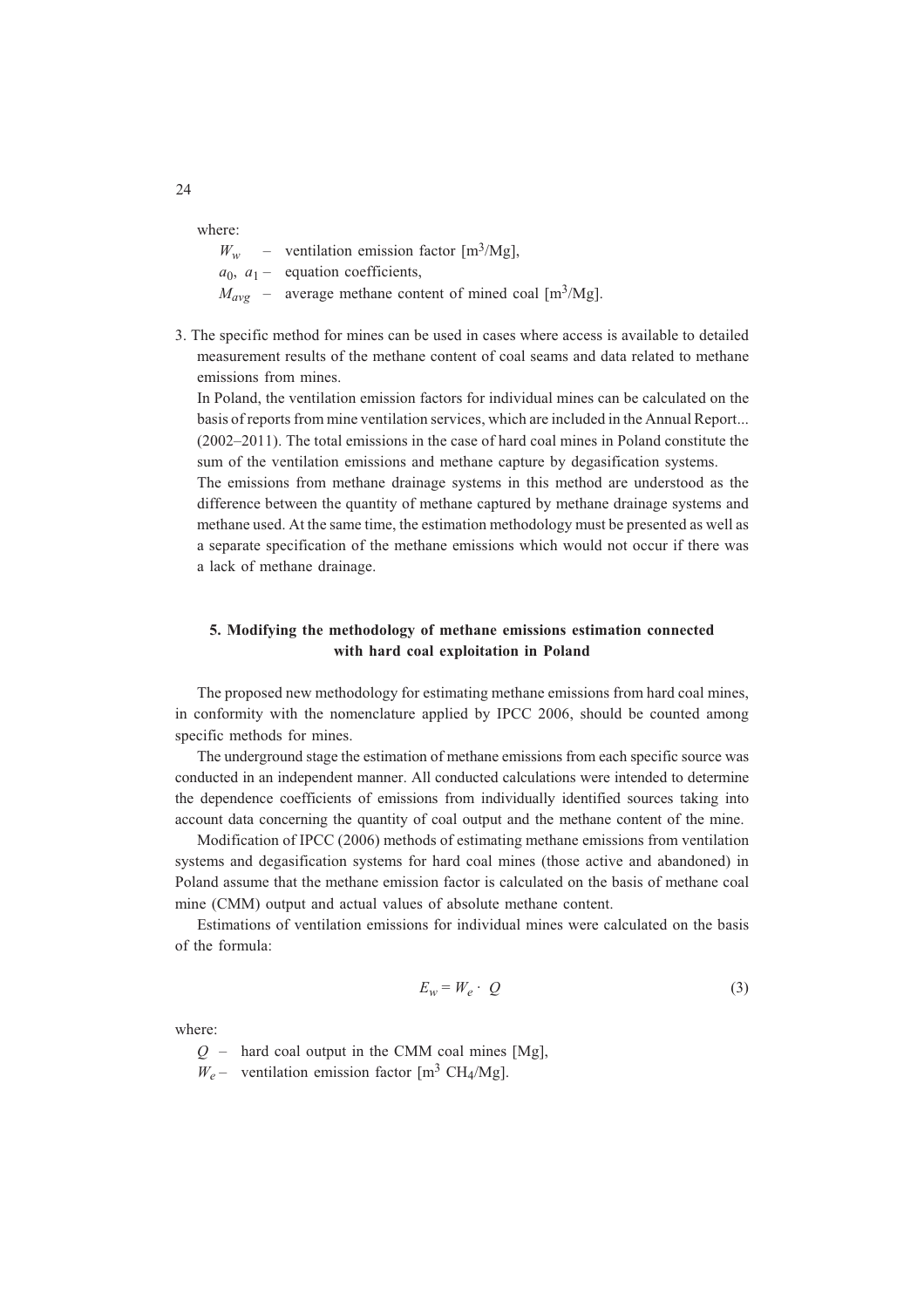Estimation of methane emissions from methane drainage systems is the value of emissions from losses of captured methane using measurements carried out in the mines. These emissions are also determined as the difference between the captured and utilised methane.

The range of data applied in the new methodology of methane emissions estimation for the hard coal mining industry proposed in the present study concern data on the scale of individual mines. The range and sources of the information considered and the results of measurement are as follows:

- 1. The quantity of methane from ventilation systems given annually by every hard coal mine (in  $m<sup>3</sup> CH<sub>4</sub>/year$ ) was adopted on the basis of data presented in the Annual Report... (2002–2011).
- 2. The quantity of methane captured in the mine given annually by every hard coal mine (in  $m<sup>3</sup> CH<sub>4</sub>/year$ ) was adopted on the basis of data presented in the Annual Report...  $(2002 - 2011)$ .
- 3. The quantity of methane emitted into the atmosphere from methane drainage systems given annually by every hard coal mine (in  $m<sup>3</sup> CH<sub>4</sub>/year$ ) was adopted on the basis of data presented in the Annual Report... (2002–2011).
- 4. Yearly average temperature of ventilation air (return air) measured at the point of volume measurement. Because of the lack of data from direct measurements, a temperature equal to 30°C was adopted (according to Kwarciñski et al. 2005).
- 5. The yearly average temperature of mine gas emitted from methane drainage systems is measured at the point of its volume measurement. Because of the lack of data from direct measurement, a temperature of 30°C was adopted (according to Kwarciñski et al. 2005).
- 6. The quantity of hard coal exploitation was adopted on the basis of data presented in the Annual Report... (2002–2011).

The final value of methane emissions from ventilation and degasification systems is obtained after the conversion of reported individual mines values of methane emissions in standard conditions (293°K). This conversion is carried out using the formula:

$$
E_{w(N)} = E_w \cdot 293/(273 + t_p)
$$
 (4)

where:

 $E_{w(N)}$  – ventilation emissions converted into standard conditions (20°C) [m<sup>3</sup>],<br> $E_w$  – ventilation emissions [m<sup>3</sup>],

 $E_w$  – ventilation emissions [m<sup>3</sup>],<br>  $t_p$  – yearly average temperature

– vearly average temperature of ventilation air  $[^{\circ}C]$ .

The specification of final ventilation emissions values (converted into standard conditions – 293°K) and calculated emissions factors for individual hard coal mines are presented in Table 4.

Ventilation emissions from mines which did not specify ventilation emissions were not estimated.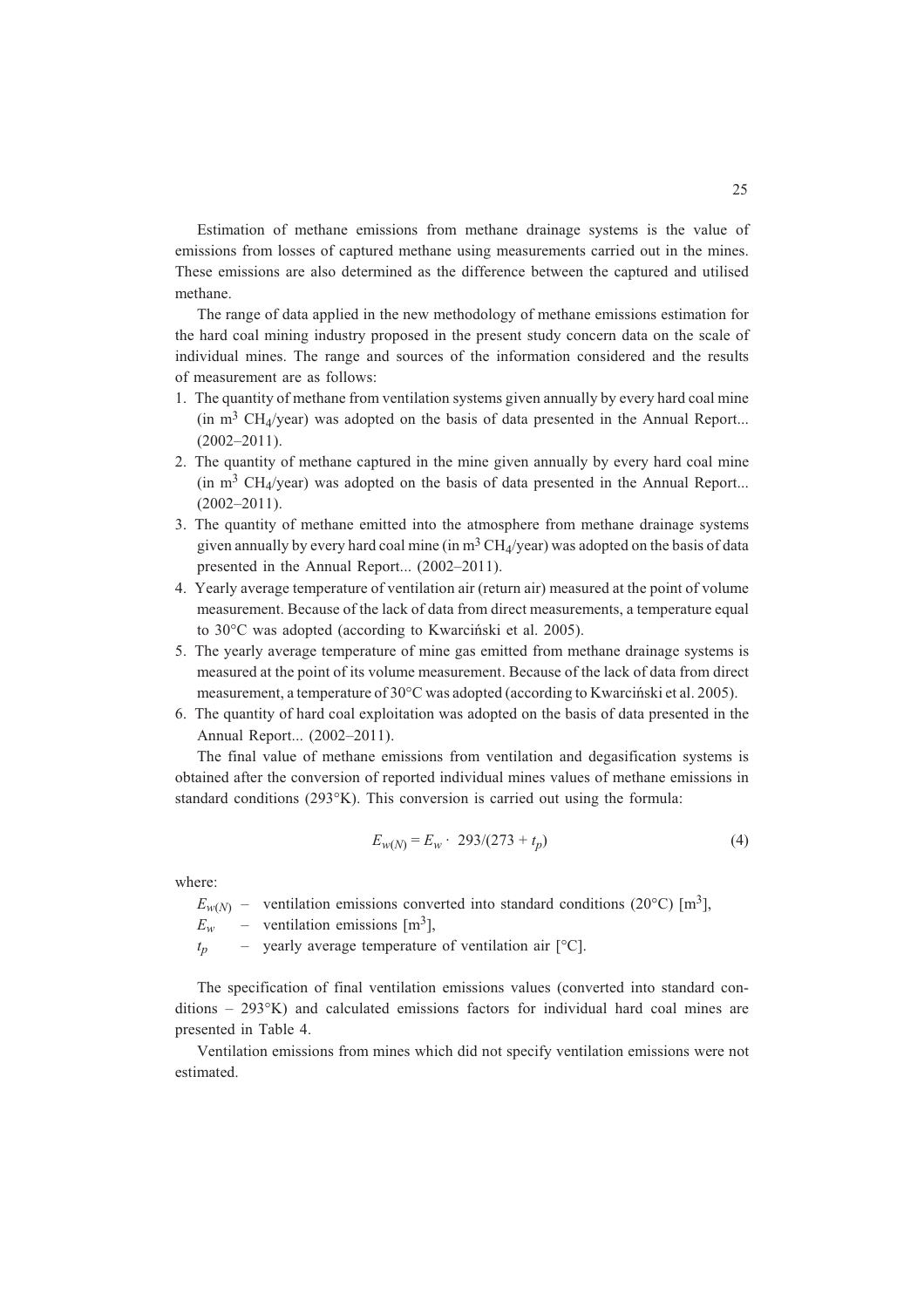## TABLE 4

Estimations of methane emissions from the hard coal mining industry in mines from 2001–2010

## TABELA 4

| Year         | Type of emissions                        | Output of CMM<br>coal mines,<br>$[10^6 \text{ Mg}]$ | Methane emissions<br>in standard conditions<br>$[10^6 \text{ Nm}^3]$ | Emission<br>factor<br>$\left[\text{m}^3 \text{ CH}_4/\text{Mg}\right]$ | Methane<br>emissions<br>[Gg] |
|--------------|------------------------------------------|-----------------------------------------------------|----------------------------------------------------------------------|------------------------------------------------------------------------|------------------------------|
| $\mathbf{1}$ | $\overline{2}$                           | 3                                                   | $\overline{4}$                                                       | 5                                                                      | 6                            |
|              | Ventilation emissions                    |                                                     | 515.314                                                              | 7.010                                                                  | 345.260                      |
| 2001         | Emissions from<br>degasification systems | 72.366                                              | 85.185                                                               | 0.990                                                                  | 57.074                       |
|              | Underground coal<br>mining industry      |                                                     | 600.499                                                              | 8.000                                                                  | 402.334                      |
|              | Ventilation emissions                    |                                                     | 538.660                                                              | 7.284                                                                  | 360.902                      |
| 2002         | Emissions from<br>degasification systems | 72.129                                              | 82.894                                                               | 0.996                                                                  | 55.539                       |
|              | Underground coal<br>mining industry      |                                                     | 621.554                                                              | 8.280                                                                  | 416.441                      |
|              | Ventilation emissions                    |                                                     | 548.487                                                              | 8.457                                                                  | 367.486                      |
| 2003         | Emissions from<br>degasification systems | 65.708                                              | 96.612                                                               | 1.353                                                                  | 64.730                       |
|              | Underground coal<br>mining industry      |                                                     | 645.099                                                              | 9.809                                                                  | 432.217                      |
| 2004         | Ventilation emissions                    |                                                     | 556.020                                                              | 7.640                                                                  | 372.534                      |
|              | Emissions from<br>degasification systems | 69.167                                              | 102.569                                                              | 1.281                                                                  | 68.721                       |
|              | Underground coal<br>mining industry      |                                                     | 658.589                                                              | 8.921                                                                  | 441.255                      |
|              | Ventilation emissions                    |                                                     | 576.200                                                              | 8.075                                                                  | 386.054                      |
| 2005         | Emissions from<br>degasification systems | 67.347                                              | 107.446                                                              | 1.500                                                                  | 71.989                       |
|              | Underground coal<br>mining industry      |                                                     | 683.646                                                              | 9.575                                                                  | 458.043                      |
| 2006         | Ventilation emissions                    |                                                     | 537.592                                                              | 8.332                                                                  | 360.187                      |
|              | Emissions from<br>degasification systems | 64.518                                              | 126.870                                                              | 1.966                                                                  | 85.003                       |
|              | Underground coal<br>mining industry      |                                                     | 664.462                                                              | 10.298                                                                 | 445.190                      |

Zestawienie wydobycia i emisji metanu z wêgla kamiennego kopalñ metanowych w latach 2001–2010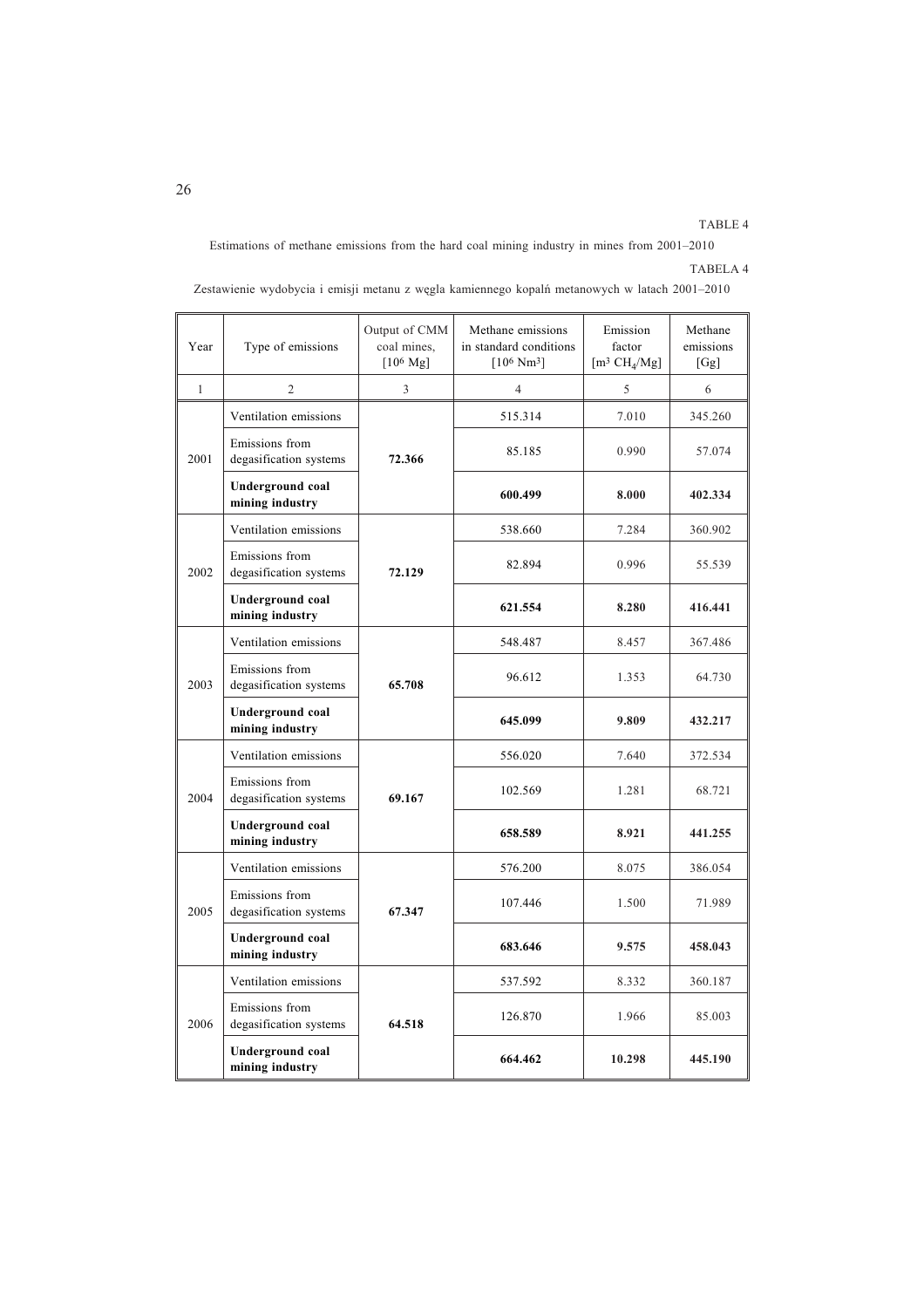TABLE 4 cont. TABELA 4 cd.

| 1    | $\overline{2}$                             | 3      | $\overline{4}$ | 5      | 6       |
|------|--------------------------------------------|--------|----------------|--------|---------|
| 2007 | Ventilation emissions                      | 62.465 | 590.090        | 9.427  | 395.361 |
|      | Emissions from<br>degasification systems   |        | 99.630         | 1.637  | 66.752  |
|      | <b>Underground coal</b><br>mining industry |        | 689.720        | 11.064 | 462.112 |
|      | Ventilation emissions                      | 57.537 | 586.677        | 10.288 | 393.074 |
| 2008 | Emissions from<br>degasification systems   |        | 113.816        | 2.137  | 76.256  |
|      | Underground coal<br>mining industry        |        | 700.492        | 12.426 | 469.330 |
| 2009 | Ventilation emissions                      | 53.271 | 576.243        | 11.150 | 386.083 |
|      | Emissions from<br>degasification systems   |        | 96.990         | 1.815  | 64.983  |
|      | Underground coal<br>mining industry        |        | 673.233        | 12.966 | 451.066 |
|      | Ventilation emissions                      | 52.184 | 559.852        | 11.050 | 375.101 |
| 2010 | Emissions from<br>degasification systems   |        | 91.671         | 1.777  | 61.420  |
|      | Underground coal<br>mining industry        |        | 651.524        | 12.826 | 436.521 |

Emissions from methane drainage systems  $(E<sub>o</sub>)$  of each of the CMM mines where methane drainage is conducted (otherwise called loss emissions) are calculated as the difference between the quantity of captured methane  $(M_{ui})$  and the quantity of utilized methane (*Mwi*) (or burnt):

$$
E_o = M_{ui} - M_{wi} \,\mathrm{[m^3]}
$$

The final value of methane emissions from degasification systems is obtained after the conversion of the values specified by individual mines of methane emissions into standard conditions (293°K). This conversion is carried out using formula (4).

The emissions from methane drainage systems were estimated for the individual years 2001–2010.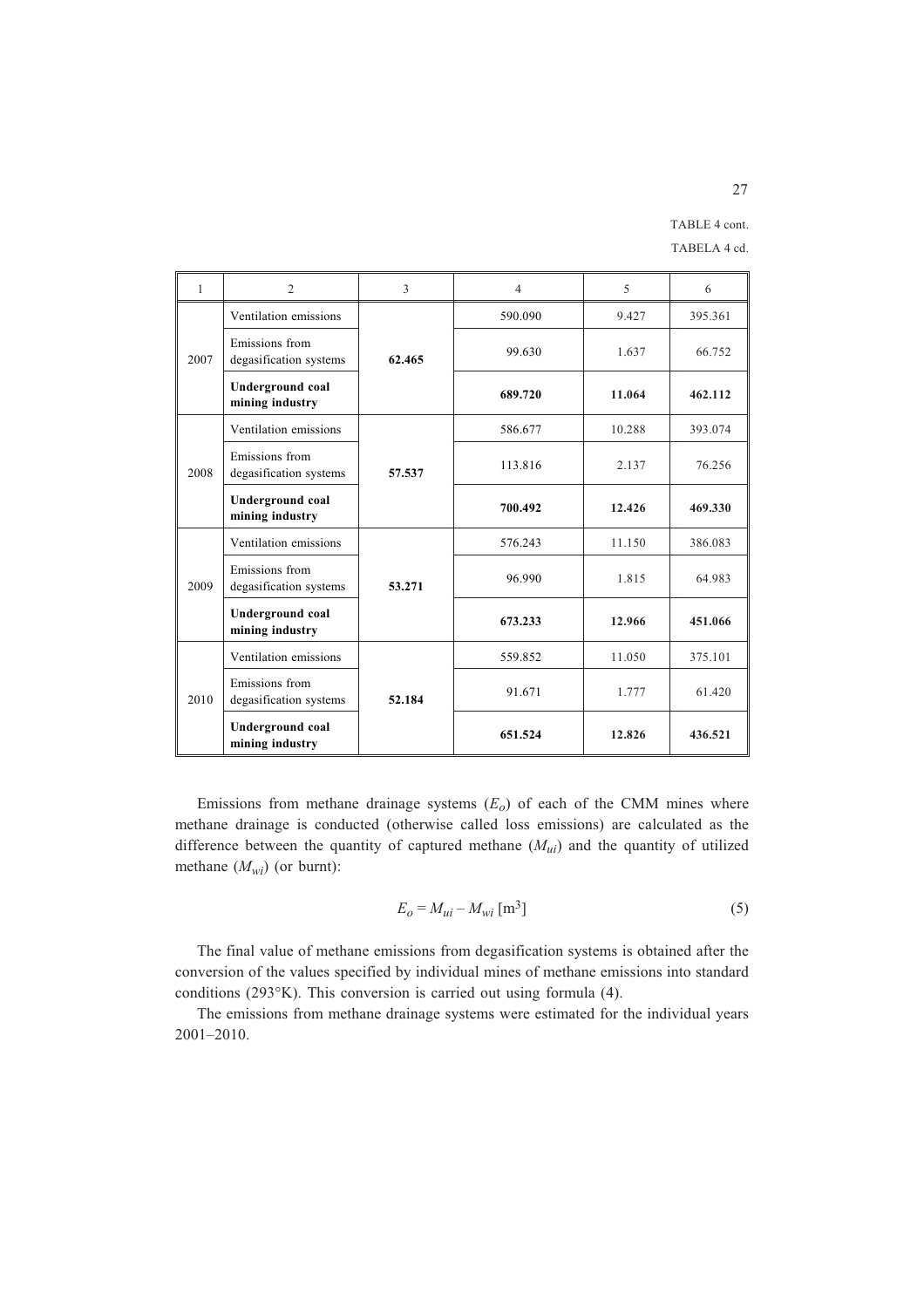## **6. Inventory of methane emissions from ventilation and degasification systems of CMM coal mines in the USCB**

The new methodology proposed for estimating methane emissions from CMM coal mines, in conformity with the nomenclature applied by ICPP 2006, should be counted among specific methods for mines. The emissions from both sources are based on the results of measurements and studies conducted in individual hard coal mines. The calculated average national emission factors for the years 2001–2010 amounted to (Table 4):

— for ventilation emissions – 8.871 m<sup>3</sup>/Mg (7.010–11.050 m<sup>3</sup>/Mg),

— for emissions from methane drainage systems  $-1.545 \text{ m}^3/\text{Mg}$  (0.990 – 2.137 m<sup>3</sup>/Mg).

In spite of the reduction in coal output from the Polish mining industry, since the year 2008 the average emissions factor from the hard coal industry has maintained a constant level. The analyses performed also underline the permanent trend (avg. 440 Gg) of methane emissions in the entire analysed period of the years 2001–2010.

The main assumption of the calculations and methane emissions inventory (Table 4) was the approach in accordance with IPCC 2006 (Tier 3) using country specific methods. A detailed analysis of methane emissions from coal mines in Poland showed there is a significant difference between the total volume of production and the volume of production in methane mines only (Table 5). That is why the analysis of variability coefficients of methane emissions in hard coal mines in Poland between 2001–2010 was conducted. It was

TABLE 5

Uncertainty in the measurement of methane emissions activity in hard oal mines

TABELA 5

| Years | Hard coal output<br>Hard coal output<br>in the coal mines<br>in the CMM coal mines<br>$[10^6 \text{ Mg}]$<br>$[10^6 \text{ Mg}]$ |       | Uncertainty in measurement<br>of methane emission activity<br>$\lceil\% \rceil$ |  |
|-------|----------------------------------------------------------------------------------------------------------------------------------|-------|---------------------------------------------------------------------------------|--|
| 2001  | 102.78                                                                                                                           | 72.37 | 27.44                                                                           |  |
| 2002  | 102.07                                                                                                                           | 72.13 | 27.13                                                                           |  |
| 2003  | 100.41                                                                                                                           | 65.71 | 34.33                                                                           |  |
| 2004  | 99.17                                                                                                                            | 69.17 | 26.74                                                                           |  |
| 2005  | 97.17                                                                                                                            | 67.35 | 27.14                                                                           |  |
| 2006  | 94.27                                                                                                                            | 64.52 | 29.49                                                                           |  |
| 2007  | 87.40                                                                                                                            | 62.47 | 27.37                                                                           |  |
| 2008  | 83.40                                                                                                                            | 57.54 | 30.34                                                                           |  |
| 2009  | 77.27                                                                                                                            | 53.27 | 31.73                                                                           |  |
| 2010  | 76.15                                                                                                                            | 52.18 | 32.27                                                                           |  |

Niepewność szacowania emisji metanu z węgla kamiennego kopalń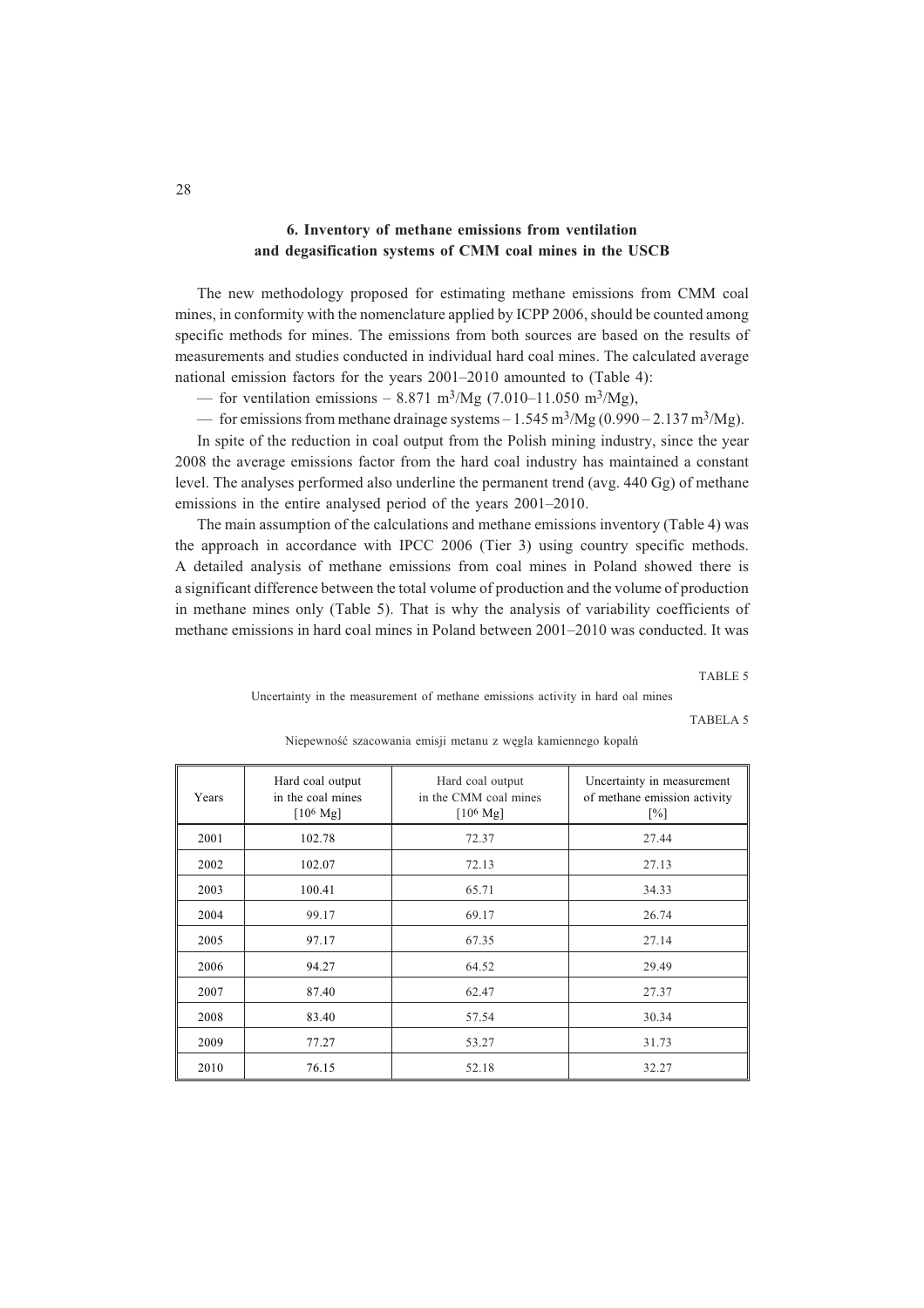considered to be the total volume of production and the volume of production in methane mines as the basis for the analyses.

Table 5 presents the total coal output value and value of coal output in methane mines, and each of the years 2001–2010 was assigned its variability coefficient. On this basis it was concluded that, taking into consideration the output from methane coal mines, the uncertainty of estimating methane emissions activity decreases by approx 29.40% (Patyñska 2012).

The final compilation of the obtained values was presented based on the methodology proposed for estimating methane emissions in Polish coal mines. The values meet IPCC 2006 requirements, but they are based on actual data from methane coal mines. The differences in estimating methane ventilation emission in Polish coal mines stem from the difference between the actual value of methane ventilation emissions in Polish coal mines and the value calculated according to IPCC 2006 (Table 6). The value of the emission factors in both cases is identical. The relative error of predictions for methane emissions estimation in coal mines according to both the Polish method and that proposed by IPCC 2006 is approximately 0.651.

TABLE 6

### The difference in values for methane emissions vented from coal mines according to the Polish methodology and IPCC (2006)

TABELA 6

| Years                          | Hard coal<br>output in the<br>CMM coal<br>mines<br>$[10^6 \text{ Mg}]$ | Emission<br>factor<br>$\left[\frac{m^3}{Mg}\right]$ | Actual emissions of<br>methane according<br>to the Polish<br>methodology<br>[Gg] | Methane<br>emissions by<br><b>IPCC</b><br>[Gg] | The<br>difference in<br>values for<br>emissions<br>[Gg] | Relative error<br>of predictions<br>by IPCC<br>$[\%]$ |
|--------------------------------|------------------------------------------------------------------------|-----------------------------------------------------|----------------------------------------------------------------------------------|------------------------------------------------|---------------------------------------------------------|-------------------------------------------------------|
| 2001                           | 72.370                                                                 | 7.010                                               | 345.260                                                                          | 339.900                                        | 5.360                                                   | 1.552                                                 |
| 2002                           | 72.130                                                                 | 7.284                                               | 360.902                                                                          | 352.015                                        | 8.887                                                   | 2.463                                                 |
| 2003                           | 65.710                                                                 | 8.457                                               | 367.486                                                                          | 372.325                                        | $-4.839$                                                | $-1.317$                                              |
| 2004                           | 69.170                                                                 | 7.640                                               | 372.534                                                                          | 354.067                                        | 18.467                                                  | 4.957                                                 |
| 2005                           | 67.350                                                                 | 8.075                                               | 386.054                                                                          | 364.380                                        | 21.674                                                  | 5.614                                                 |
| 2006                           | 64.520                                                                 | 8.332                                               | 360.187                                                                          | 360.179                                        | 0.008                                                   | 0.002                                                 |
| 2007                           | 62.470                                                                 | 9.427                                               | 395.361                                                                          | 394.566                                        | 0.795                                                   | 0.201                                                 |
| 2008                           | 57.540                                                                 | 10.288                                              | 393.074                                                                          | 396.621                                        | $-3.547$                                                | $-0.902$                                              |
| 2009                           | 53.270                                                                 | 11.150                                              | 386.083                                                                          | 397.954                                        | $-11.871$                                               | $-3.075$                                              |
| 2010                           | 52.180                                                                 | 11.050                                              | 375.101                                                                          | 386.315                                        | $-11.214$                                               | $-2.989$                                              |
| <b>Average emission values</b> |                                                                        | 8.871                                               | 374.204                                                                          | 371.832                                        | 2.372                                                   | 0.651                                                 |

Porównanie oszacowanej emisji metanu według metody krajowej i zalecanej przez IPCC (2006)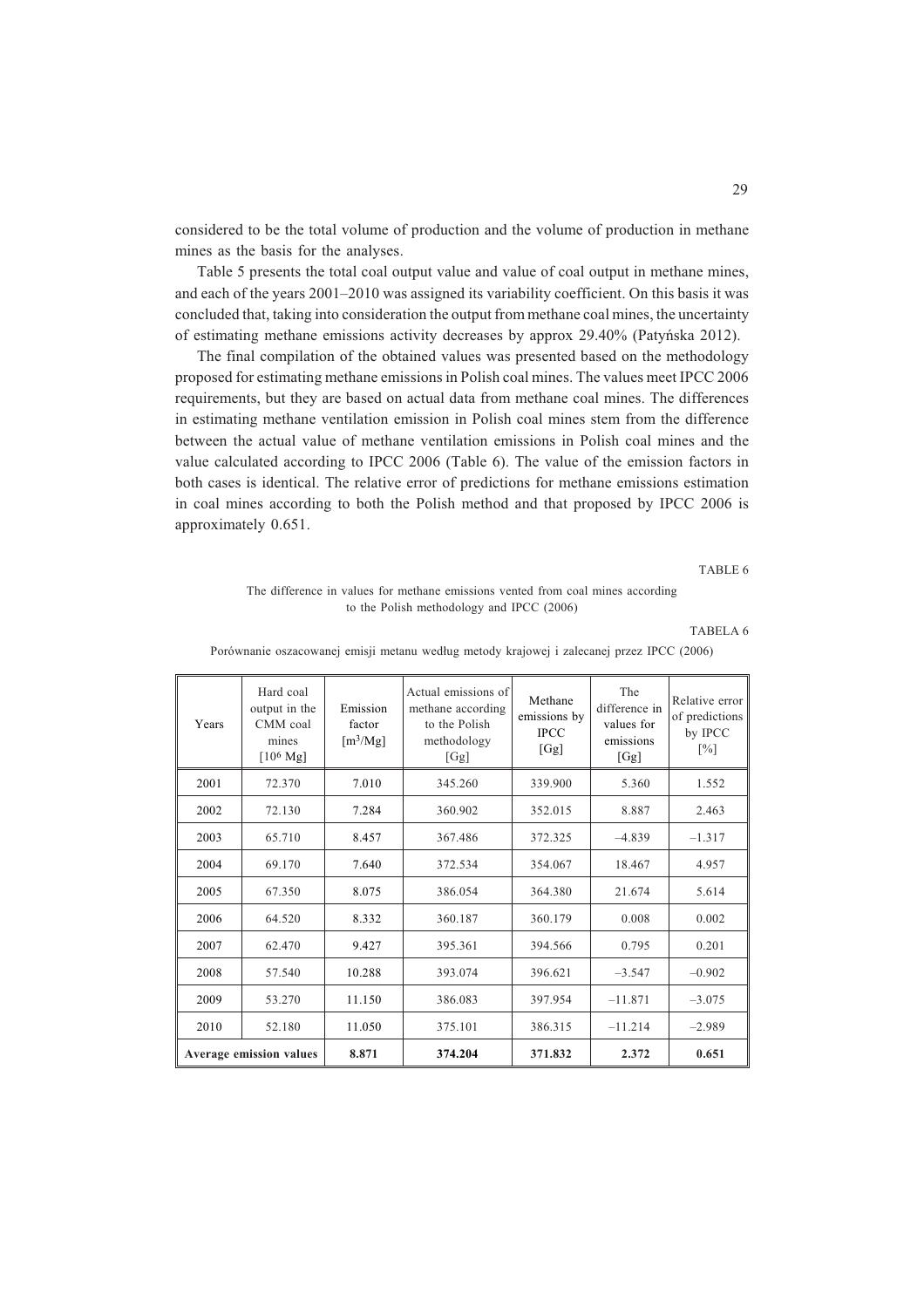#### **Conclusions**

In general, it is necessary to assume that IPCC 2006 guidelines are appropriate to assess levels of methane emissions. Yet it should be emphasized that the estimation method refers only to the methane coal mines' output and is based on the measurements of methane content. The bases are data on the uncertainty of estimating methane emissions activity. The average value of uncertainty of methane emissions activity decreased by approximately 29.40% when it was calculated using methane coal mines' output instead of the output of all coal mines.

Updating the proposed methods (IPCC 2006) of estimating methane emissions from ventilation and degasification systems of hard coal mines (those active and abandoned) in Poland, it is assumed the methane emission factor (*EF*) is calculated on the basis of methane coal mine output and actual values of absolute methane content.

Using the results of the Annual Report… (for the years 2001–2010), national emission factors were determined for the following emissions sources in hard coal mines:

— from ventilation systems,

— from methane drainage systems.

Figure 1 presents the distribution of emission factors (for 2 sources) between 2001 and 2010 from methane coal mines in Poland. It shows a trend in agreement with the distribution of the polynomial function of fitness  $R_2 = 0.9889$ . Verifying the method of estimating methane emissions for Polish coal mines resulted in the following equation:

$$
EF = -0.0045 \cdot Q^2 + 0.3104 \cdot Q + 9.1473 \tag{6}
$$

where:

 $EF$  – Emission Factor [m<sup>3</sup>/Mg],<br> $Q$  – Hard coal output in the C.

Hard coal output in the CMM coal mines  $[10^6 \text{ Mg}]$ .



Fig. 1. Distribution of mining methane emission factors for hard coal mines in the years 2001–2010

Rys. 1. Rozkład wskaźnika emisji metanu z węgla kamiennego na tle wielkości wydobycia z kopalñ metanowych w latach 2001–2010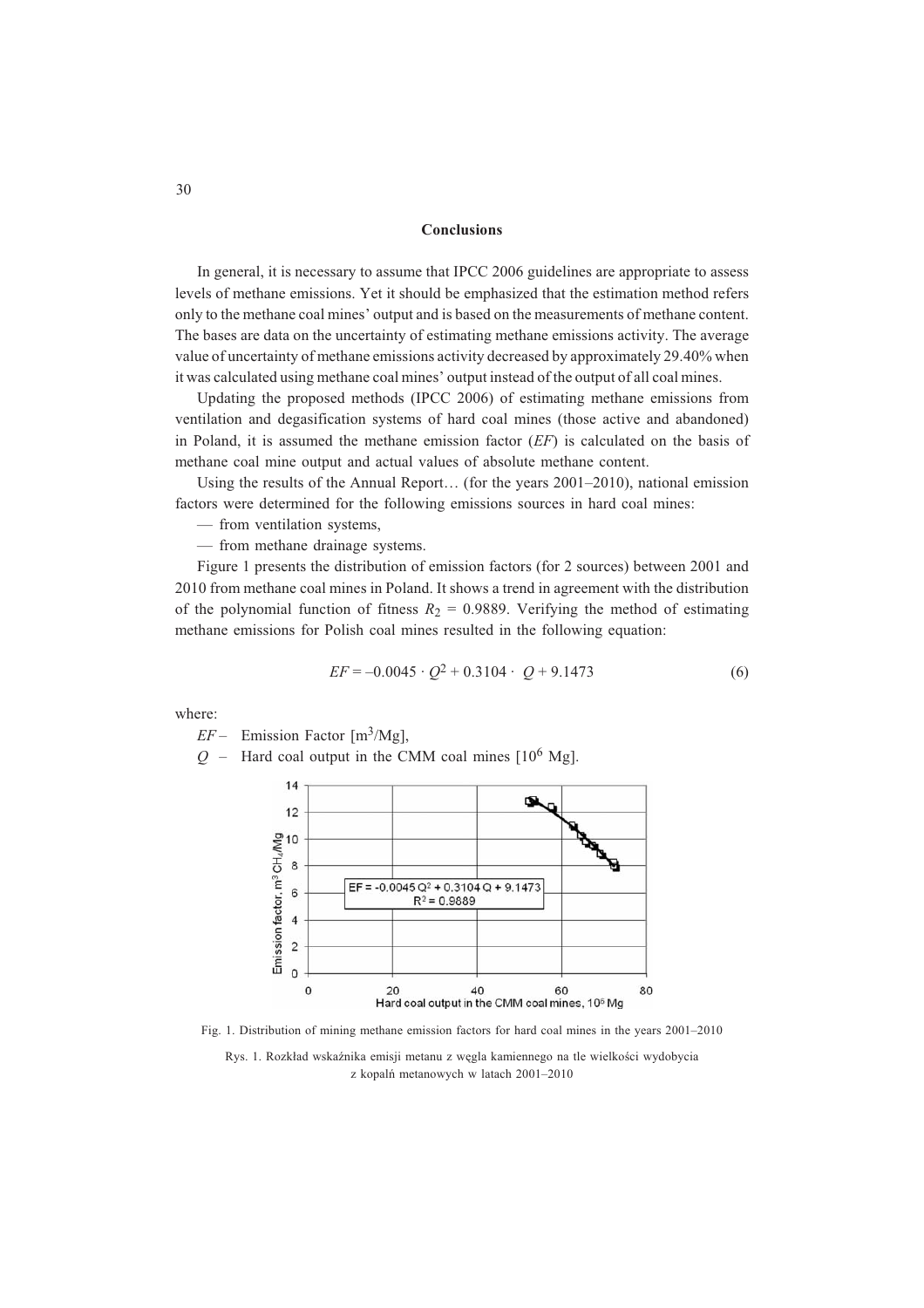The estimated emission factor (*EF*) of the methane can be used in the methodology of methane emissions estimation. This methodology could be further employed to estimate the emissions of methane in subsequent years of coal mine exploitation.

This document was created by the project Lowcarb (Central Mining Institute, Katowice 2010–2013 ) – "Low carbon mine site energy initiatives"; Research Programme of the Research Fund for Coal and Steel; Kontract no. RFCR-CT-2010-00004

#### **REFERENCES**

- Annual Report… 2002–2011 Annual Report (for the years 2001–2010) on the State of Basic Natural and Technical Hazards in the Hard Coal Mining Industry. Gaz hazard. Publ. Central Mining Institute, Katowice 2002–2011, p. 20–40.
- G a w lik L. et al., 1994 Determination of greenhouse gas emission sources connected with the exploitation of the coal system (hard and brown coal) along with the determination of emission factors in sources of the emission system, calculation of emissions for the last year using the indications of the OECD/IPCC methodology and given methodologies of current information updating. National Fund of Environmental Protection, Warsaw (non-published).
- Gawlik L., Grzybek I., 1995 Methodology of estimation of methane emissions connected with coal exploitation in Poland. Gospodarka Surowcami Mineralnymi. Volume II, Booklet 3, p. 371–393.
- Gawlik L., Grzybek I., 2000 Investigation results and recommendations for uncertainty reduction and clarity improvement of inventory of fugitive methane emissions from the hard coal system. Workshop: Improvement of National Inventory of Greenhouse Gases in Poland FEWE, Warsaw, p. 1–30.
- G a w l i k L., G r z y b e k I., 2001 Detailed investigations into emission sources and capture for the inventory of greenhouse gas emissions for 1999 with respect to fugitive emissions from the coal system. Cracow, p. 1–40.
- G a w l i k L., G r z y b e k I., 2002 Estimation of methane emissions in Polish Basins (Hard Coal System). Polish Academy of Sciences. Publ. IGSMiE. Cracow, p. 1–98.
- Instruction… 2000 Dynamic prediction of longwall absolute methane emissions (technical hand-book). Instruction of Central Mining Institute No 14, Katowice.
- IPCC 1997 Revised 1996 IPCC Guidelines for National Greenhouse Gas Inventories. Reference Manual.
- IPCC 2000 Good Practice Guidance and Uncertainty Management in National GHG Inventories.
- IPCC 2006 Guidelines for National Greenhouse Gas Inventories. Vol. 2, Energy.
- NAETS 2009 Database of the National Administrator of the Emissions Trading Scheme, containing information about installations covered by the emissions trading scheme along with data originating from verified reports about the annual  $CO<sub>2</sub>$  emissions. Institute of Environmental Protection. Warsaw, p. 1–167.
- NEIC 2009 National inventory of greenhouse gas emissions and absorption for 2007. Report prepared for the needs of the United Nations Framework Convention on Climate Change and Kyoto Protocol. NATIONAL ADMINISTRATOR OF THE EMISSIONS TRADING SCHEME. NATIONAL EMISSIONS INVENTORY CENTRE. Institute of Environmental Protection. Warsaw.
- K i d y b i ń s k i A., P a t y ń s k a R., 2008 Analysis of gas-geodynamic phenomena in hard coal mines in Poland and in the world. Monograph. Scientific Works of Central Mining Institute, Katowice, p. 1–110.
- K on op k o W., ed., 2010 Conditions of safe exploitation of coal seams threatened by methane, rockbursts and fires. Publ. Central Mining Institute, Katowice, p. 116–110.
- K w a r c i ń s k i J., et al., 2005 Assessment of real methane emissions into the atmosphere caused by hard coal exploitation. State Geological Institute, Sosnowiec, p.1–123 (non-published).
- Kyoto Protocol… 1997 Kyoto Protocol for United Nations Framework Convention on Climate Change. IIIrd C onf. of Paris.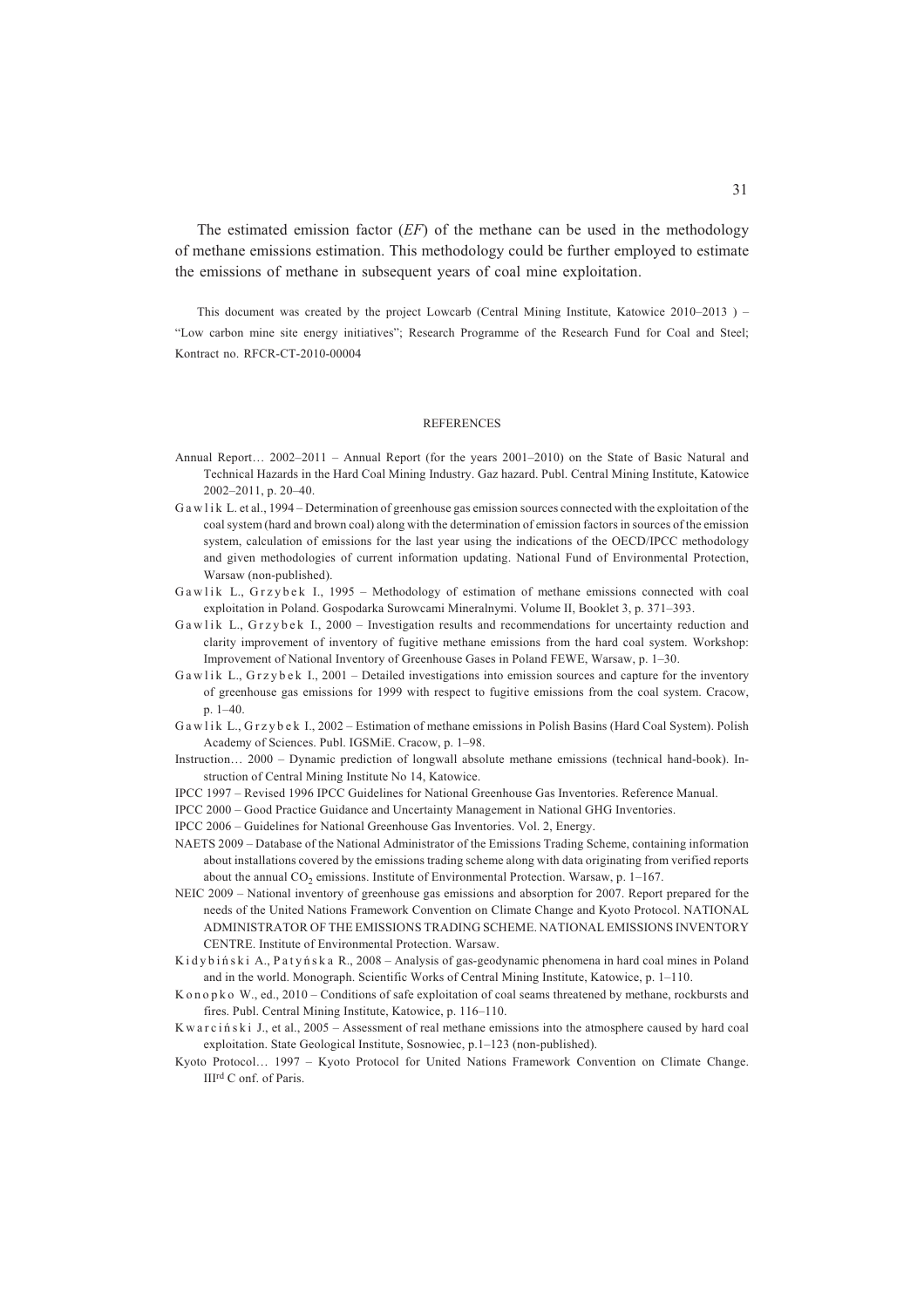- Order… 2002 Order of the Minister of Internal Affairs and Administration of 14 June 2002 on natural hazards in mines (Journal of Laws of the Republic of Poland of 1 July 2002, item 841 along with the amendment introduced by the Order of the Minister of Internal Affairs and Administration changing the order on natural hazards in mines (with respect to methane hazard the changes concern the article 12, section 1)).
- P a t y ñ s k a R., 2010 Rock mass structure and its influence on gas parameters of deposits in which coal outburst and squealer hazard occur. III Traditional International Colloquium on Geomechanics and Geophysics, Ostavice 06–07.05.2010 r., Czech Republic, Publishers: Akademie vęd České republiky, Ustav Geoniky, v.v.i. (Academy of Science of the Czech Republic, Institute of Geonics), Ostrava, p. 207–225.
- P a t y ñ s k a R., 2012 Uncertainty in measurement of methane emission activity in CMM in Poland in the years 2001–2010. Mat. XIX International Conrefernce Science of Technical. Publ. Central Mining Insitute, Katowice, p. 287–298.
- SGI 2008 Balance of resources of minerals and underground waters in Poland. State for the year 2007. State Geological Institute, Warsaw.

#### **EMISJA METANU Z UK£ADÓW WENTYLACYJNYCH I ODMETANOWANIA KOPALÑ WÊGLA KAMIENNEGO W POLSCE W LATACH 2001–2010**

#### S³owa kluczowe

Górnictwo, wegiel kamienny, emisia metanu, wskaźnik emisii

#### Streszczenie

W latach 2001–2010 produkcja oraz liczba funkcjonujących kopalń węgla kamiennego w polskim górnictwie węgla kamiennego uległa znacznemu zmniejszeniu. Wydobycie węgla ze 102,78 · 10<sup>6</sup> Mg ograniczono do 76,15 · 106 Mg. Eksploatacja pok³adów realizowana w 43 zak³adach górniczych w roku 2001, na skutek likwidacji oraz połączenia kopalń, w roku 2010 dotyczyła 29 kopalń. Liczba 30 kopalń metanowych w roku 2001, w których wydobywano węgiel na poziomie 72,37 · 10<sup>6</sup> Mg, w roku 2010 wynosiła 21 kopalń, produkujących 52,18 · 10<sup>6</sup> Mg wêgla.

Pomimo spadku produkcji węgla oraz malejącej liczby kopalń w Polsce wentylacyjna emisja metanu z procesów eksploatacji węgla kopalń metanowych od roku 2001 wzrosła o około 50 m<sup>3</sup>/Mg. W miarę upływu lat, wysiłki na rzecz odmetanowania niosą jednak pozytywny skutek. Pomimo wzrostu "strat" metanu w procesie odmetanowania, z roku na rok zwiększa się ilość metanu ujętego systemami odmetanowania.

Z rozeznania i przeglądu literaturowego dotyczącego zagadnień związanych z emisją metanu w Polsce wynika, że w 2009 roku opublikowano Raport Krajowej Inwentaryzacji Emisji i Pochłaniania gazów cieplarnianych za rok 2007. Z Raportu Krajowej Inwentaryzacji... wynika, że brak jest danych szczegółowych dotyczących wskaźników emisji metanu z kopalń węgla kamiennego dla polskiego górnictwa. W związku z tym, przygotowano i obliczono szczegółowo emisje metanu z kopalń metanowych w Polsce. Zastosowana metodyka szacowania metanu wykonana została dla dwóch podstawowych źródeł jego emisji. Obliczono emisję metanu w trakcie procesu eksploatacji węgla jako emisję wentylacyjną oraz emisję z układów odgazowania. Takie podejście wynikało z wytycznych IPCC z roku 2006.

Aktualizacja proponowanych metod IPCC (2006) szacowania emisji metanu z układów wentylacyjnych i z uk³adów odmetanowania kopalñ wêgla kamiennego (czynnych i zlikwidowanych) w Polsce polega na za łożeniu, że wskaźnik emisji metanu (*EF*) obliczamy, opierając się na wydobyciu z koplań metanowych oraz rzeczywistych wielkościach metanowości bezwzględnej. Rezultat modyfikacji metody szacowania emisji metanu z procesów górniczych dla polskich metanowych koplań węgla kamiennego to równanie wskaźnika emisji metanu.

W górnictwie polskim, od roku 2008 średni wskaźnik emisji z systemu wegla kamiennego utrzymuje się na stałym poziomie około 10 m<sup>3</sup> CH<sub>4</sub>/Mg. Uzyskane wyniki obliczeń emisji metanu w całym analizowanym okresie lat 2001–2010, mieszczą się w granicach 402–462 Gg (śr. 441,45 Gg).

### 32